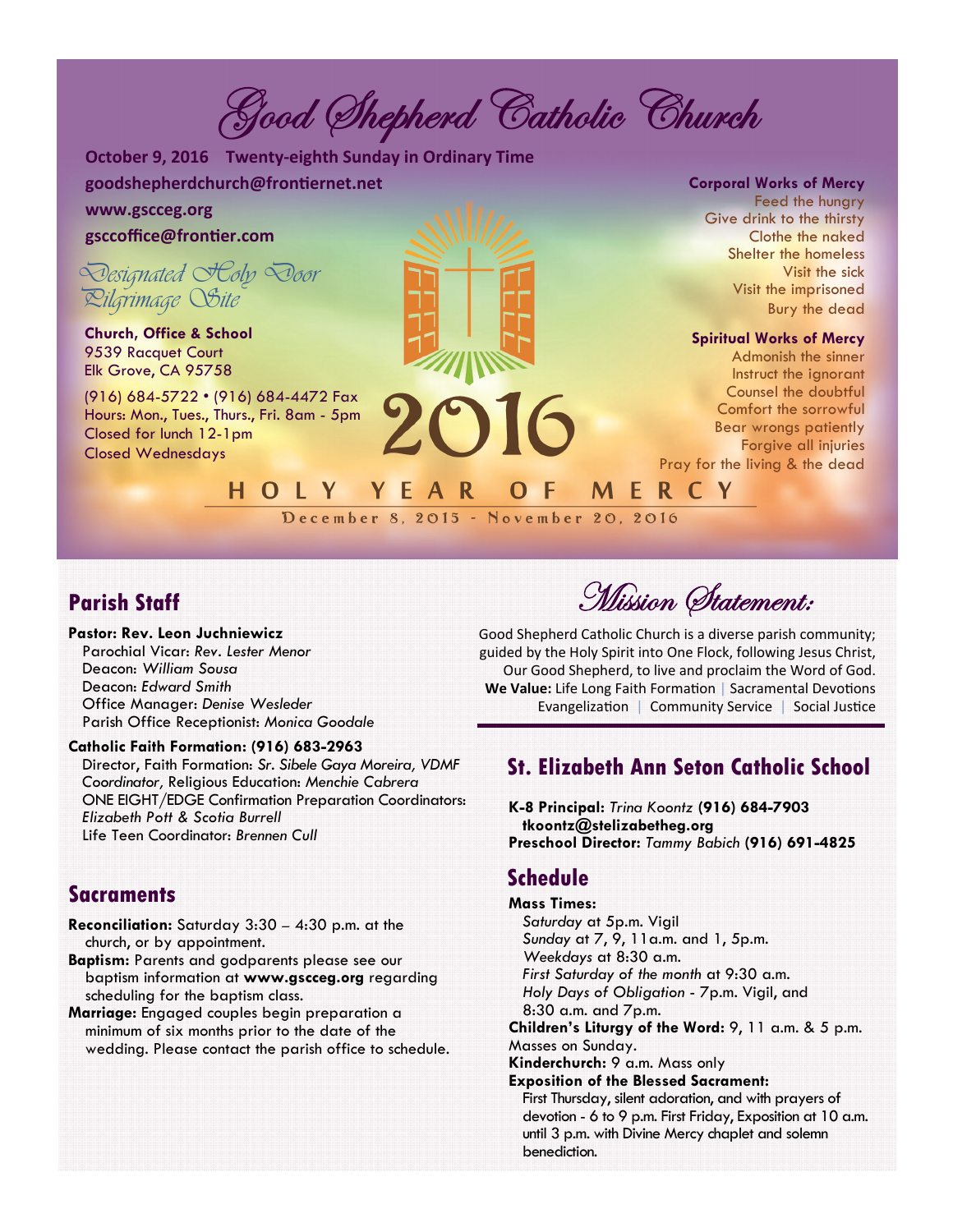## **Twenty-eighth Sunday in Ordinary Time**

#### **READINGS FOR THE WEEK**

| Monday:    | Gal 4:22-24, 26-27, 31 -- 5:1; Ps 113:1b-5a, 6-7; Lk 11:29-32 |
|------------|---------------------------------------------------------------|
| Tuesday:   | Gal 5:1-6; Ps 119:41, 43-45, 47-48; Lk 11:37-41               |
| Wednesday: | Gal 5:18-25; Ps 1:1-4, 6; Lk 11:42-46                         |
| Thursday:  | Eph 1:1-10; Ps 98:1-6; Lk 11:47-54                            |
| Friday:    | Eph 1:11-14; Ps 33:1-2, 4-5, 12-13; Lk 12:1-7                 |
| Saturday:  | Eph 1:15-23; Ps 8:2-3ab, 4-7; Lk 12:8-12                      |
| Sunday:    | Ex 17:8-13; Ps 121:1-8; 2 Tm 3:14 -- 4:2; Lk 18:1-8           |



# *Parish News and Announcements*

#### **Jubilee Year of Mercy** Jubilee of Marian Devotion

This weekend, the Jubilee honors Mary under the title Pope Francis suggests, "Mother of Mercy." Recall the Good Samaritan Gospel. Priest and Levite saw suffering but showed no mercy. Recall the rich man, who never saw Lazarus right before his eyes, and showed no mercy. Today, Jesus sees ten lepers from afar and shows extraordinary mercy. Mary's entire life, declares Francis, was modeled on Jesus, "Mercy-Made-Flesh." Indeed, standing at the cross, Mary saw Jesus' mercy take flesh when Jesus showed mercy to the executioners. So Pope Francis recommends we frequently pray the Salve Regina, Hail, Holy Queen, asking her to ever look upon us with mercy, so that we might be worthy to gaze upon the face of her merciful Son Jesus. May we do so not only in eternity, but here and now, opening our eyes to see Jesus in others, and our hearts to serve Jesus in others by loving deeds of unconditional mercy. --Peter Scagnelli, Copyright (c) J. S. Paluch Co., Inc.

#### **The Rite of ChrisƟan IniƟaƟon of Adults (RCIA)**

We still have room to accommodate Inquirers who wish to participate in this year's RCIA Process with a cut-off date of October 16<sup>th</sup> to be considered for Easter reception. Please call Verne Bowers at 916-479-3930 or email rcia@gscceg.org.

*CFF News* 

Candidates preparing for First Holy Eucharist in the spring will participate in the church's Rite of Enrollment at all masses on the weekend of Oct.  $8^{th}$  and  $9^{th}$  during the 5:00 p.m. mass.

#### **What is the Rite of Enrollment?**

This Rite of Enrollment ceremony marks the beginning of a "journey of faith" for children and their parents who are starting the sacramental formation process. It is also a sign to the larger community that all of us have a role in the formation of anyone in the parish.

#### **SAINTS AND SPECIAL OBSERVANCES**

| Sunday:   | Twenty-eighth Sunday in Ordinary Time     |
|-----------|-------------------------------------------|
| Monday:   | Canadian Thanksgiving Day; Columbus Day   |
| Tuesday:  | St. John XXIII; Yom Kippur (Jewish Day of |
|           | Atonement) begins at sunset               |
| Friday:   | St. Callistus I                           |
| Saturday: | St. Teresa of Jesus                       |
|           |                                           |

**EvangelizaƟon Outreach Ministry** invites you to join us for Father Leon's Summer Reading Book Club discussion on **Wednesday, October 12**, from 7:00-8:30 p.m. in the Church. There will be no bible study that day.

The Lighthouse Kiosk will be in the Narthex this weekend after every mass. Books and cd's are available for purchase, including "Confessions of a Mega Church Pastor" and other new releases.

#### **St. Francis Catholic High School Open House**

You are invited to the Open House on Oct. 9th from 12-3 p.m. Meet teachers and coaches and tour the campus. For more information, go to stfrancishs.org/openhouse.

#### **Jesuit High School Open House**

Please join us on 10/16/16 for our annual Open House and see why Jesuit High School is an excellent choice for the young men in your family. For more information, go to jesuithighschool.org.

#### **Faith Direct**

Fall into eGiving through Faith Direct, which is the most convenient and secure way for you to make your weekly offering to Good Shepherd. Your automatic contributions through Faith Direct will save valuable time for both you and the parish staff. Follow the link on www.gscceg.org or go to www.faithdirect.net and use our church code: CA688. Thank you for your continued support of our parish family!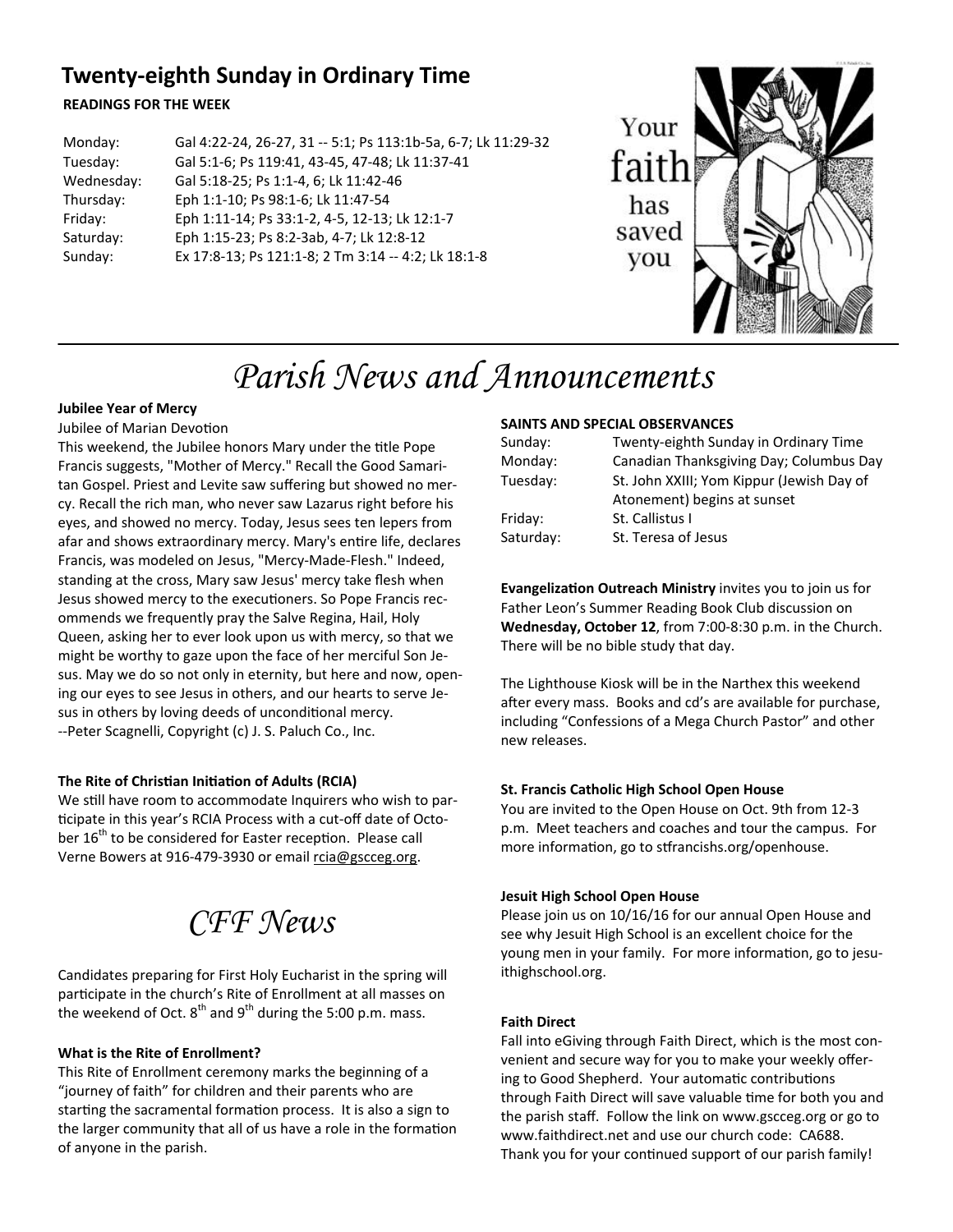## *Parish News*

#### **October 15th-Pregnancy and Infant Loss Remembrance Day**

Have you suffered the loss of a baby during pregnancy or after birth? If you or someone you know has, you are not alone. The Elizabeth Ministry would like to give you the opportunity to honor the many babies we hold in our hearts. All are welcome to join us on **Saturday, October 15th for 5:00 p.m. mass.** We will have time for fellowship and will provide supplies for you to personalize candles from 3:30-4:45 pm in the St. John Paul II Room. Immediately following mass, we will gather in the Our Lady of the Divine Shepherd Prayer Garden for our 4th Annual Candlelight Prayer Service. Questions? Contact Celeste at 916-769-8448 or email elizabethministry@gscceg.org. For more information on national events visit http://ww.october15th.com.

#### **Lazarus Mass, Sunday 5pm Mass, November 6, 2016**

The month of November is the time of year to offer special pray*ers and Masses for our deceased loved ones.* On **Sunday, Nov 6th at our 5pm Mass,** our Lazarus and Hearts of Compassion ministries will share special remembrances of all parishioners who have died since last November  $1<sup>st</sup>$ . If you have a friend or family member that has died since Nov. 1, 2015, we would like to include their name on a banner that will be displayed in the church narthex. Please call the office by 10/21/16 to ensure your loved one is included in the banner. You are also welcome to decorate a candle that will be blessed at the Mass. Family members may process in with the priest at the beginning of the Lazarus Mass. The church office will have a limited supply of candles beginning October  $10^{th}$ .

#### **Men's Retreat—Christ the King Retreat Center**

Deepen your relationship with God and join us for the men's retreat taking place on **December 2nd-4th** at Christ the King Retreat Center. The retreat theme is "Gathered in the Name of Jesus." Register at www.christthekingretreatcenter.org or contact Carol at 916-725-4720, ext. 314.

## *School News*

#### **Dinner Night Out Fundraiser**

You're invited to the St. Elizabeth Ann Seton Family Dinner Night Out Fundraiser at Rubio's from **4:00-8:00 p.m. on 10/12/16.** Flyer available on the SEAS and Good Shepherd websites. Electronic versions shown on your mobile device are OK or you can print the flyer and bring it with you. All purchases must be accompanied by a flyer. Thank you for your support!

#### **St. Elizabeth Ann Seton Kindergarten Enrollment**

Welcome prospective Kindergarten families to St. Elizabeth Ann Seton Catholic School! We are accepting applications for the 2017-18 school year through Dec.  $2^{nd}$ . Applications can be found at www.stelizabetheg.org. or in the school or parish offices. Kindergarten students must be 5 years old by 9/1/17 to apply for the 2017-18 school year.

# *St. Vincent de Paul News*

This week we were able to help 45 families consisting of 184 people and 162 boxes were given out. We are in need of canned soup, baby wipes and diapers. As cooler weather approaches, we are also looking for donations of warm clothing such as sweaters, jackets, coats, and gloves. Thank you for your continued generosity.

Current SVdP locker hours are from 10:00 a.m. to 11:00 a.m. Volunteers are always welcome. To volunteer, contact us at (916) 647-1243.

*Upcoming Events* 

#### **13th of the Month Rosary**

Pray the Rosary with us immediately after the 8:30 a.m. mass in the church on Oct.  $13<sup>th</sup>$ . Mother Mary asked us to pray the Rosary every day to obtain peace for the world. We hope to see you all.

#### **Public Square Rosary Crusade**

Please join us for the 2016 Public Square Rosary Crusade on Saturday, Oct.  $15^{th}$ . Mass at 10:00 a.m. followed by recitation of the rosary at Lichtenberger Park. Fellowship in the Narthex after the rosary. All are welcome. For more info, contact Fely at (916) 395-8565 or Nancy at (916) 647-3213.

**40 Days for Life September 28—November 6** Believers are invited to join together for 40 days of fervent prayer and fasting for an end to abortion. The designated vigil site for our church will be at 1442 Ethan Way in Sacramento (across from Cal Expo). Pro-Lifers will be there Mon.- Fri., 7am to 7pm. Good Shepherd parishioners will be at the clinic from 10:00 to 11:00am every Tuesday. We will meet in the narthex after morning Mass if you would like to carpool. For more information please contact Diane Lloyd at (916)582-4312 or visit 40daysforlife.com/sacramento.

#### **Sharing and Caring Senior Singles**

Join us for a bus trip to Red Hawk Casino on Wed., Oct. 12<sup>th</sup> from 9:00 a.m. to 5:00 p.m. All parishioners are invited. Reservations and payment in the amount of \$3.00 are due by Oct.  $10^{th}$ . Contact Helen for more info at 916-683-1943.

Our next meeting- a Halloween Costume potluck- is on Saturday, Oct.  $22^{nd}$  from 12:00-2:00 p.m. in the St. John Paul Room. Please let Helen know what dish you plan to bring.

**Good Shepherd Grief and Bereavement Ministry, "Hearts of Compassion,"** Weekly group sessions continue on Mondays through 10/24/16 at 6:30 p.m. in the Conference Room in the Narthex. We provide support to those dealing with the loss of a loved one. For more info, call Suzanne at (916) 801- 0561.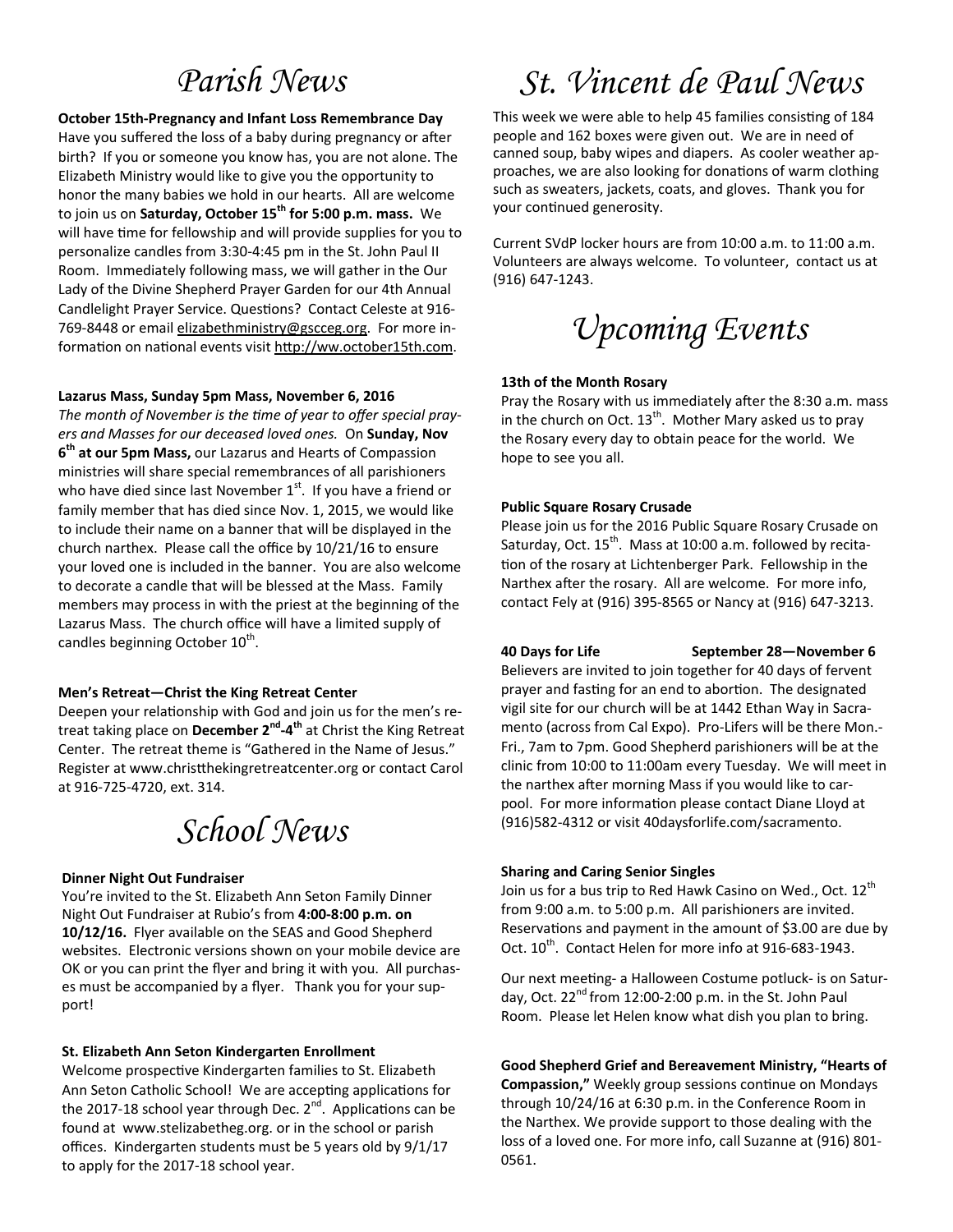## *Mass Intentions*

#### **Saturday, Oct. 8, 2016 5:00 pm**

Eddie & Precy Delacuadra (50yrWA) Andres Vega Family (TG) Isagani A. Martin (+) Ronald Antonio (+) Zoraida Ruiz (+)

#### **Sunday, Oct. 9, 2016 7:00 am**  Hermy & Nor Pamintuan (56yrWA) Bonifacio Urbano (+)

**9:00am** Evangeline Arevalo (SI) Myrna Panelo (+)

#### **11:00 am**

Ryan Aquino (BD) Victor Luchico (SI-H) Lauro Leobrera (+) Caridad Leobrera (+) Jared Crisologo Smith (+)

**1:00 pm**  Tran Quoc Khanh (DA)

#### **5:00pm**  Lily Greening (BD) Michael & Lily Greening (39yrWA)

#### **Monday, Oct. 10, 2016 8:30am**

Zoraida Ruiz (+)

#### **Tuesday, Oct. 11, 2016 8:30am**

Eliza Banayat (+) Luis Digal (5yrDA) Dorothy Funai (6yrDA) Paquita Santos Caguiat (DA) Doning Santiago Vitug (24yrDA)

#### **Wednesday, Oct. 12, 2016**

**8:30am**  Shawn George (BD) Mea Muriken (SI-H) Mike Small (SI-H) Joao & Julia Pires (+) Marina Salinas (+) Joao G Silva (+)

#### **Thursday, Oct. 13, 2016 8:30am**

Thommy Muriken (BD) Mike Small (SI-H) Joe Avis (+) Zoraida Ruiz (+)

#### **Friday, Oct. 14, 2016 8:30am**  Corazon Lising (+) Zoraida Ruiz (+)

#### **Key:**

*Deceased (+) Thanksgiving (TG) Death Anniversary (DA) Birthday (BD) Special Intention (SI) Wedding Anniversary (WA) (SI-H) Special Intention for healing*

## *Stewardship at Good Shepherd Catholic Church*

**CollecƟon total for Oct. 1/2 = \$22,151.19**  *(includes Faith Direct)*  **2nd CollecƟon/Building Fund = \$7,094.35** 

**Thank you for your generous support. Your ongoing donaƟons are essenƟal in helping us meet the many needs of the parish and community.**